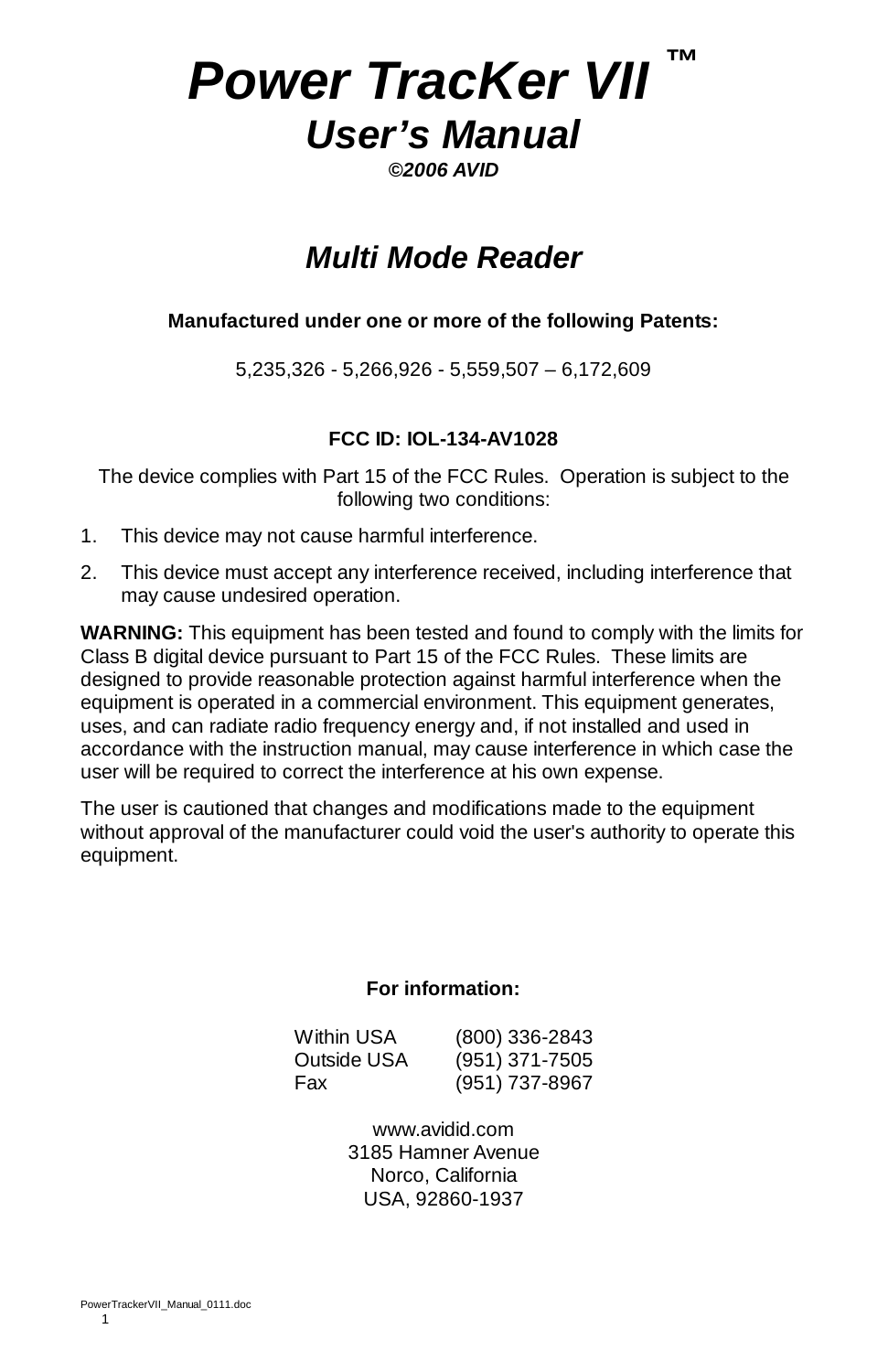# **TABLE OF CONTENTS**

### **AVID Power TracKer Multi Mode Reader**

### **Power TracKer VII**

©2006 AVID Identification Systems, Inc. All rights reserved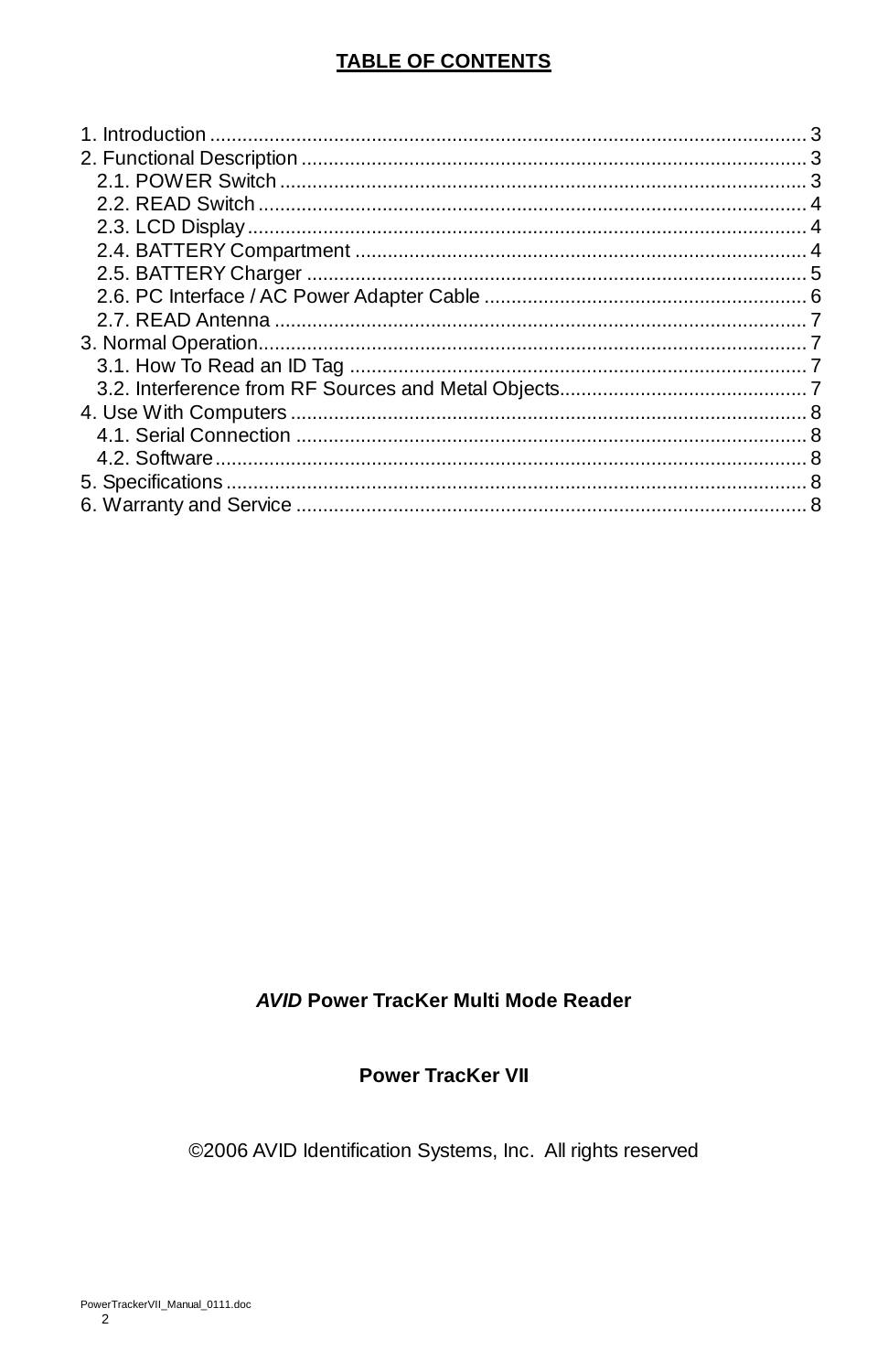#### **1. Introduction**

Congratulations on purchasing your AVID Power TracKer VII Reader. This unit will read both ISO-FDX-B and ISO–HDX radio frequency identification tags:

## **2. Functional Description**



Figure 1 Power TracKer

#### **2.1. POWER Switch**

The *POWER Switch* is located on the top right side of the reader and turns the unit ON and OFF. Press the *POWER Switch* once and the unit will turn ON. The LCD will display "ISO READY" and the reader will produce a beep. Press the *POWER Switch* again to turn the unit OFF. The LCD will go blank.

WHEN NOT IN USE, TURN THE READER OFF. **The reader will sound a "reminder" beep every 3 minutes when powered on and not in use.**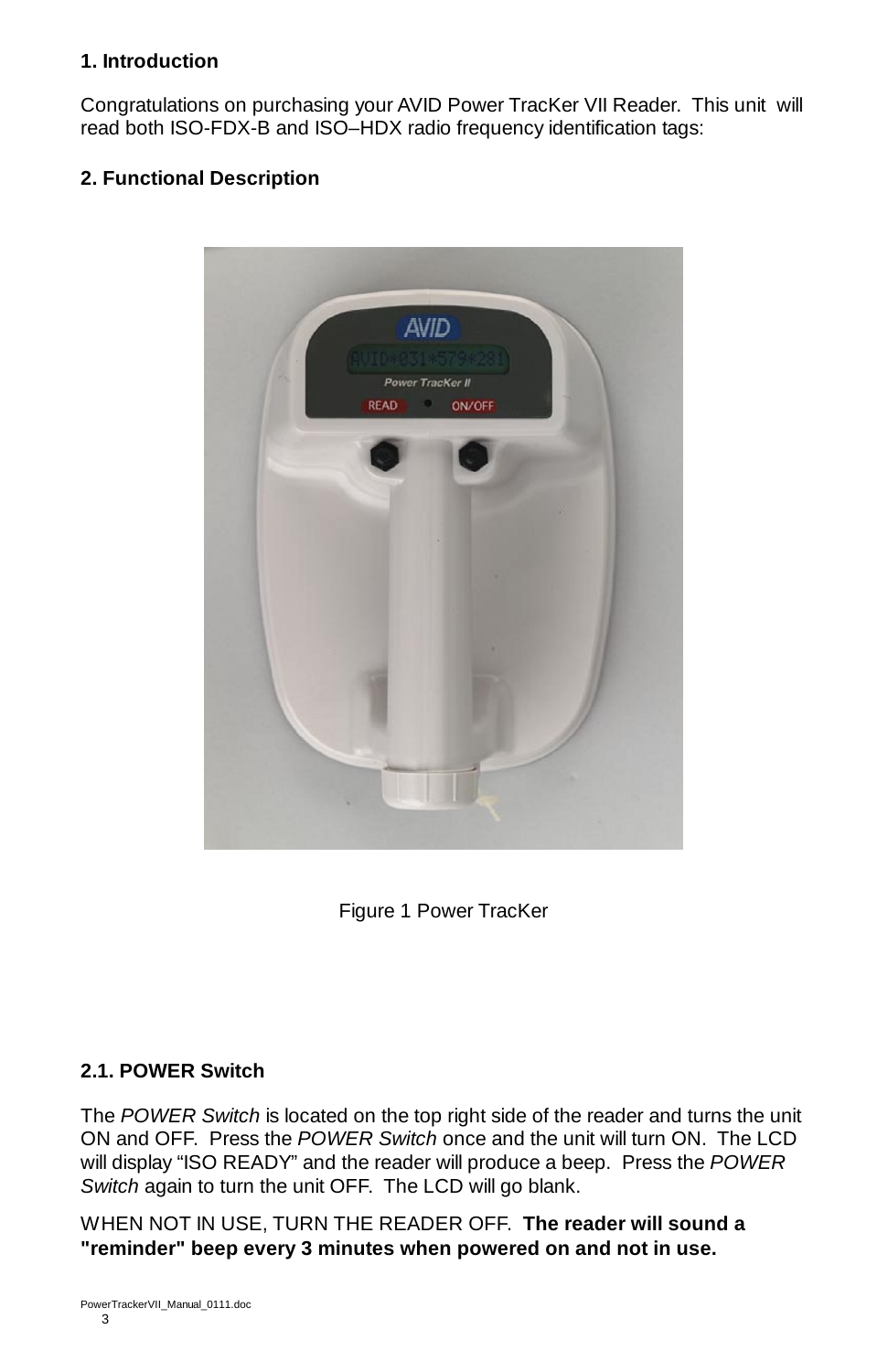# **2.2. READ Switch**

The *READ Switch* is located on the top left side of the reader and is used to scan for an ID tag. Press and hold down the *READ Switch* to seek an ID tag. The LCD will display "LOOKING". When the reader locates and reads an ID tag, it will display the ID tag number and sound two high-pitched beeps. The LED will flash continuously for up to 5 seconds, or until you release the *READ Switch*.

When you release the *READ Switch* the LCD will continue to display the found ID tag number. If the READ Switch is released before the Reader has located a tag, it will sound a low-pitched single beep, and the LCD will display "NO ID FOUND".

As soon as an ID tag number is found and displayed on the LCD, the reader stops looking for another ID tag. The *READ Switch* must be released and re-pressed each time a new ID tag is to be read.

# **2.3. LCD Display**

The *LCD* is located on the top center of the reader. It displays reader functions and ID tag numbers.

The *LCD* displays the following messages:

| "ISO READY"     | Displays when reader is first turned ON and<br>battery is OK.                                                                                |
|-----------------|----------------------------------------------------------------------------------------------------------------------------------------------|
| "LOOKING"       | Displays when seeking an ID tag.                                                                                                             |
| "NO ID FOUND"   | Displays after termination of "LOOKING" when<br>no valid ID tag is read.                                                                     |
| "LOW BATTERY"   | Displays when low battery is sensed, either<br>when the unit is switched ON or instead of<br>"LOOKING" when the READ Switch is<br>depressed. |
| 097712345678912 | Sample display for a valid ISO ID tag.                                                                                                       |

#### **2.4. BATTERY Compartment**

The *BATTERY Compartment* is located on the back of the reader. When you do not intend to use the reader for an extended period of time, remove the battery and store the reader and battery in a dry location protected from sunlight, high heat and humidity.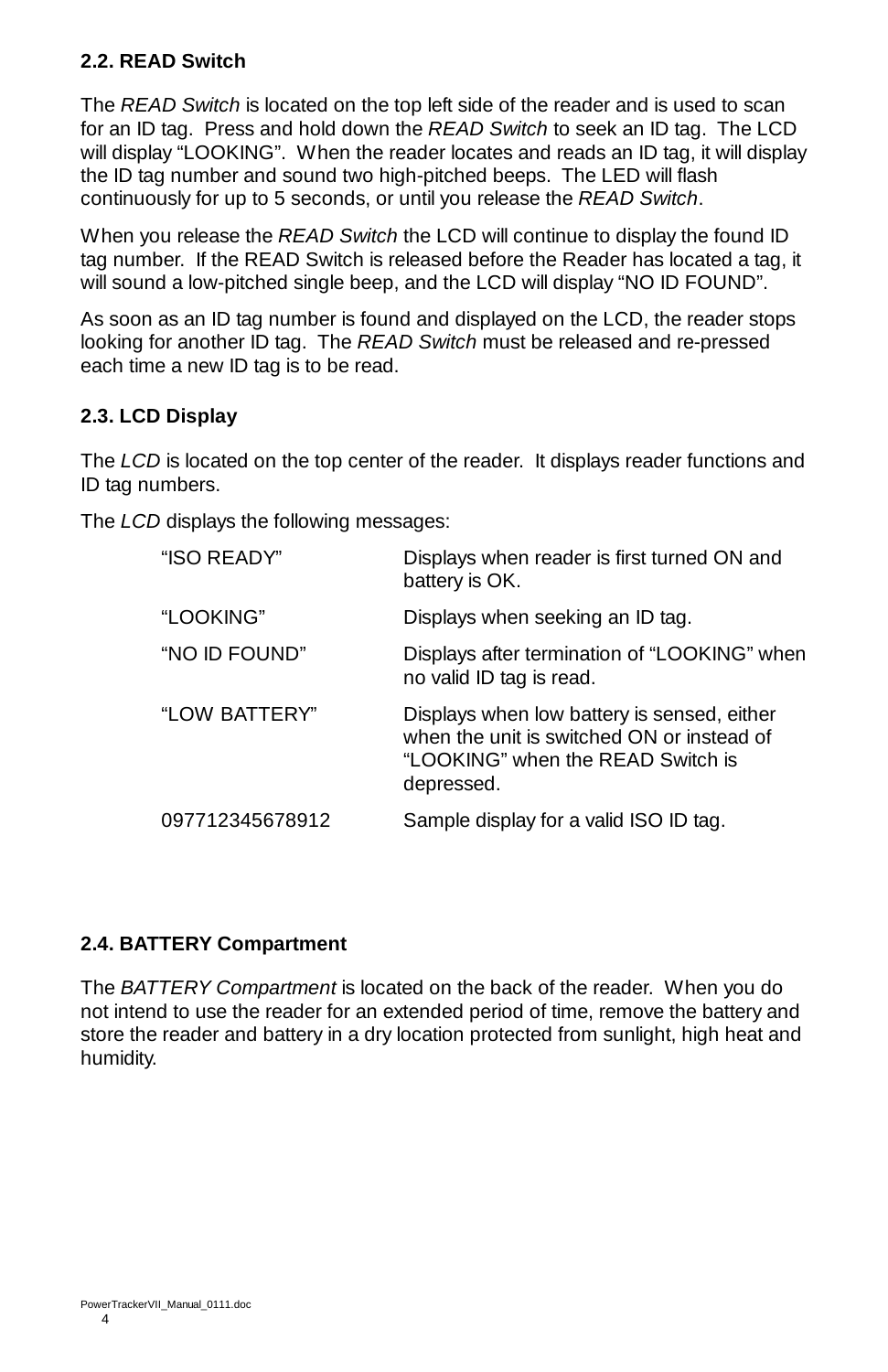

Figure 2 Battery Compartment

To open, rotate the battery cap counterclockwise. To close, rotate the battery cap clockwise.

WARNING: MAKE SURE THE BATTERY IS INSERTED IN THE PROPER DIRECTION (Figure 2). INCORRECT POSITION CAN DESTROY THE BATTERY AND READER. USE ONLY AVID APPROVED NiMH RECHARGEABLE BATTERY. DISPOSE OF BATTERY WITH EXTREME CARE AND IN ACCORDANCE WITH LOCAL REGULATIONS. BATTERY MAY EXPLODE IF DISPOSED OF IN FIRE OR WATER.

# **2.5. BATTERY Charger**

The Power TracKer comes equipped with an AVID 8.4V NiMH battery and a charger. The charger will charge the AVID NiMH battery in 14 to 16 hours. It is recommended that each new battery be fully charged.

To charge an AVID NiMH battery, inspect the charger to insure that no foreign materials are in the charging area or on the charging contacts. Connect the transformer to the charger and plug in. Place the battery, positive anode end first (Figure 3), into the top of the charger. The LED will light up RED, indicating that the charger is on and working. After approximately 14 to 16 hours, the LED will change from RED to a GREEN pulsing light indicating that the battery is fully charged and ready for use.

**Caution:** Do not use around water. Do not allow the charger to get wet. Keep the charger on a clean, dry area and insure that dirt, dust, and foreign objects are kept out of the hole and off of the charging contacts. Do not try charging any other battery except the AVID supplied NiMH battery.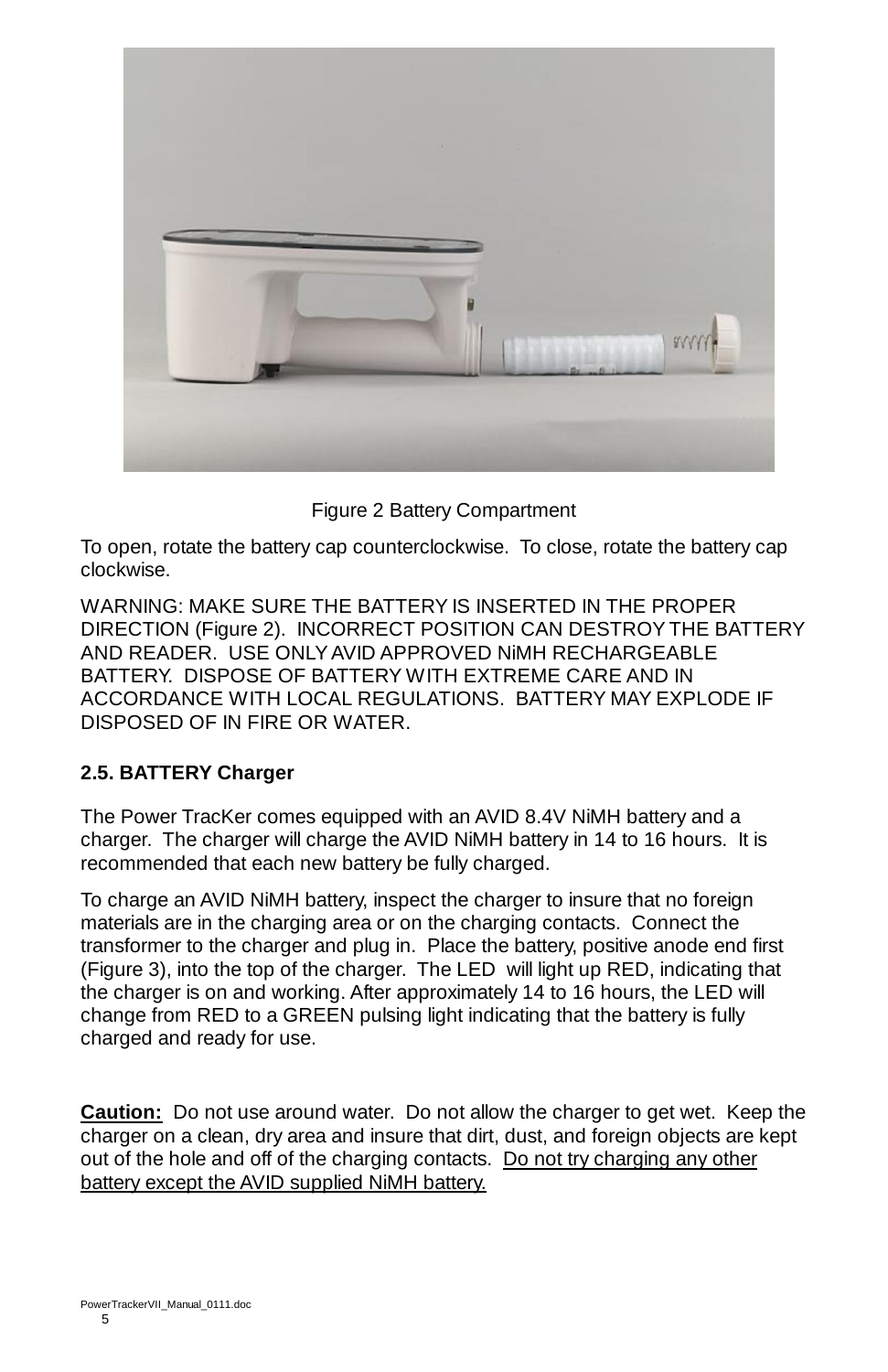

**Figure 3. NiMH Battery Charger**

### **2.6. PC Interface / AC Power Adapter Cable**

The connector is a standard DB-9 and provides a pigtail for an external power connection as well as a PC connection to the reader. It can only be used with an AVID AC Power Adapter (AVID4004).



**Figure 4. AVID 4011 Interface Cable**

The AVID Interface/Power cable is 6 feet in length. You may add additional cable to the PC side by using the following connection chart:

| Sianal   | <b>DB-9 Pin #</b> |
|----------|-------------------|
| AC ADAPT | 1                 |
| TXD1     | 2                 |
| RXD1     | 3                 |
| GND      | 5                 |
| DSR      | 6                 |
| GND (PW) | q                 |

### **Table 1. RS-232 Serial Cable Pin Assignment**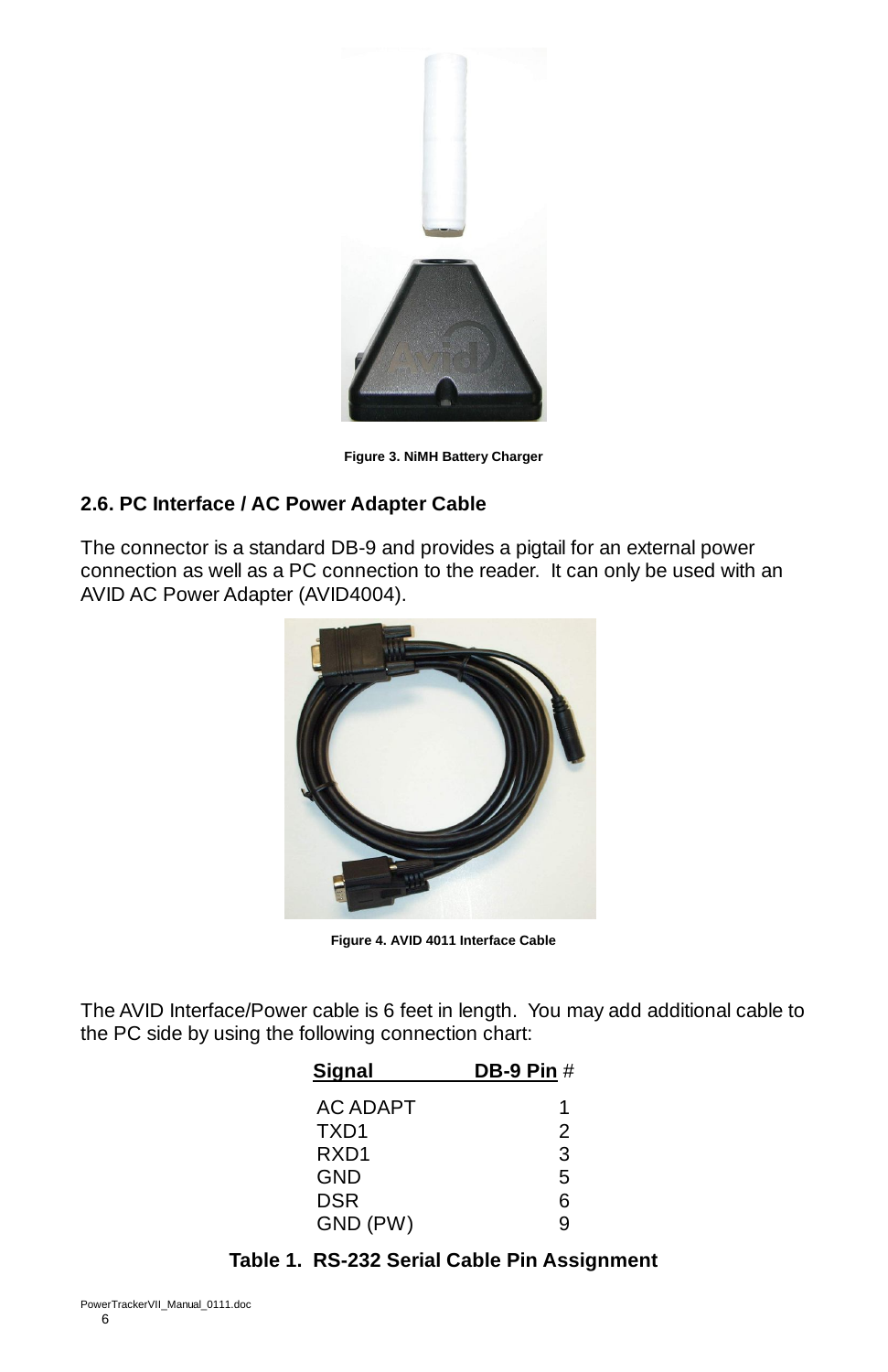# **2.7. READ Antenna**

The *READ Antenna* is located on the bottom of the reader and is the interface between the reader and the ID tag. The *READ Antenna* emits a low frequency electromagnetic signal to activate the ID tag.

# **3. Normal Operations**

# **3.1. How To Read an ID Tag**

To read an ID tag with the AVID Power TracKer Reader, position the reader directly on the subject with the READ Switch depressed and search for the ID tag with slow circular motions shown in the Scanning Pattern below. Scan slowly, moving the reader in a circular pattern toward the head, starting from the middle of the back. When the reader locates an ID tag, it will display the number on the LCD, sound the beeper and flash the green LED.



Figure 5. Scanning Pattern

The orientation of the reader antenna to the ID tag affects the range and ability to read. For the best reading performance a circular motion is recommended.

# **3.2. Interference from RF Sources And Metal Objects**

The AVID Power TracKer Reader senses variations in electromagnetic fields in order to read ID signals from the ID tags. Computer terminals, video screens and metal can reduce the read range of the reader.

If you are experiencing a decrease in reading distance, the reader is probably being affected by electromagnetic interference. Try moving locations.

# **4. Use With Computers**

#### **4.1. Serial Connection**

Attach the reader to your PC using the AVID PC Interface / AC Power Adapter Cable (AVID4011, Figure 4 above).

Open the PC's serial port using the following PC interface parameters:

# **9600 baud, 8 data bits, 1 stop bit, 1 start bit, no parity, no handshaking**